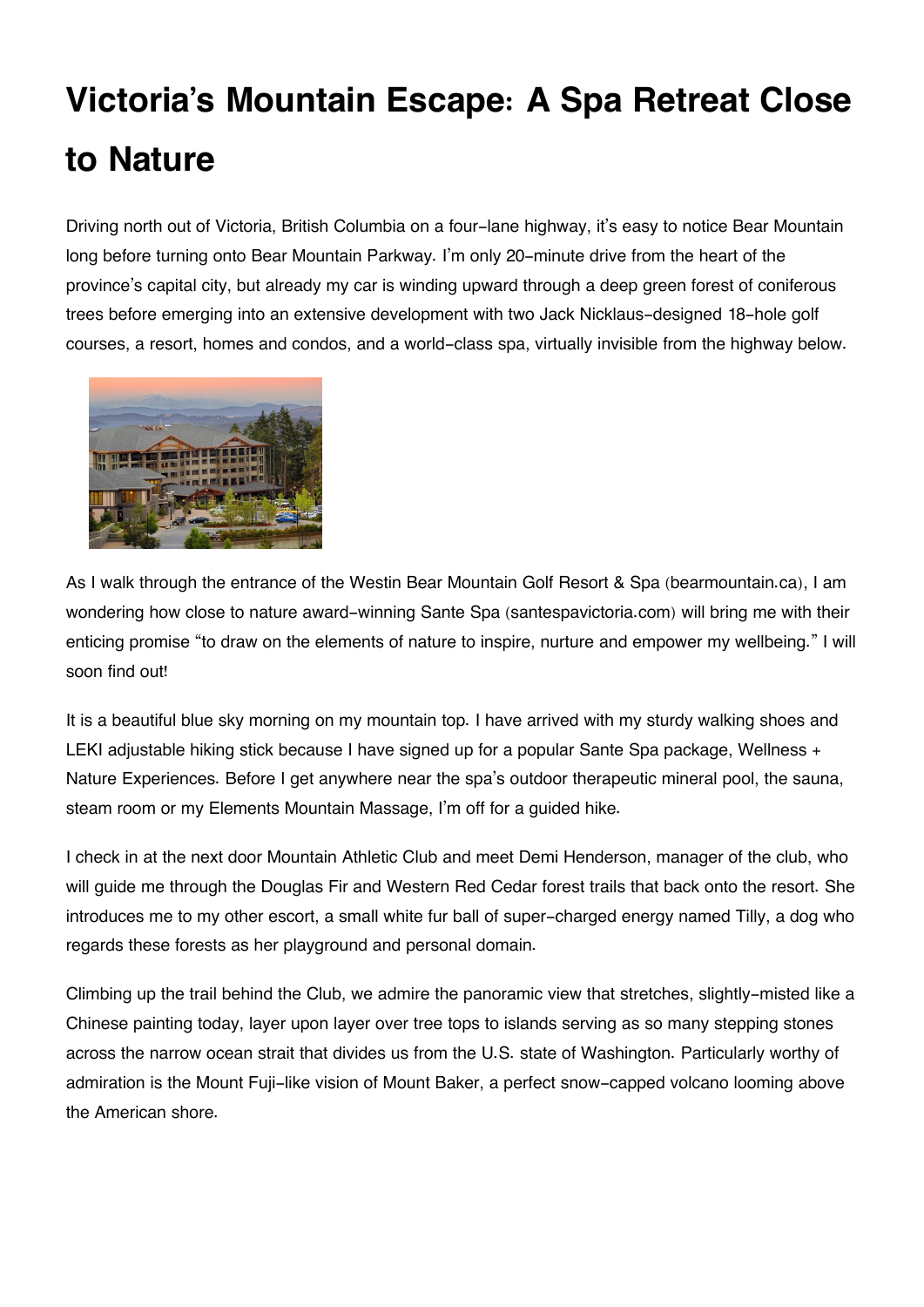

Two minutes later, we are plunged into deep forest and decorative rock faces. We soon have a choice of forking left or right, one fork leading steeply up neighboring Mount Finlayson (rated a five-star challenge to the top) or the three-star rated hike that I favour. While still challenging, it leads more gently downward to Goldstream Provincial Park, centred around a hanging valley, complete with a 47-metre waterfall, streams, wooden bridges and wildlife, especially during the salmon-spawning autumn season when black bears and bald eagles come to the shallow river in abundance to feast on the migrating salmon.

By the time we return to the resort, I'm ready to check into Sante Spa for a whole lot of pampering. To get in the mood, I first enjoy an hour in the sauna, steam room and the outdoor therapeutic pool with its billion dollar view of the islands, a thin sliver of ocean strait and Mount Baker. Finally, I settle into the Forest Lounge for a predictably healthy fruit and nut snack and a glass of herbal tea until my massage therapist, Mandy, collects me for my Elements Mountain massage. She explains the "elements" that will guide my massage: a heated collection of green British Columbia jade stones polished shiny and sculpted flat to fit perfectly in each massaging hand, the essential oil made with black spruce and cedar, and a bundle of twig-like smudge-sticks which, when set alight, create a light healing smoke in the air. The next hour and 15 minutes becomes a happy blur.



The smudge-sticks offer a respectful nod to our First Nation (aboriginal) healing practices sustained over thousands of years in the region, so I am hardly surprised when Mandy gently brings me back to reality with a blessing from one of British Columbia's most beloved and eloquent tribal chiefs, Dan George:

"May the stars give you hope,

May the sun warm your heart,

May your tears wash away your sadness,